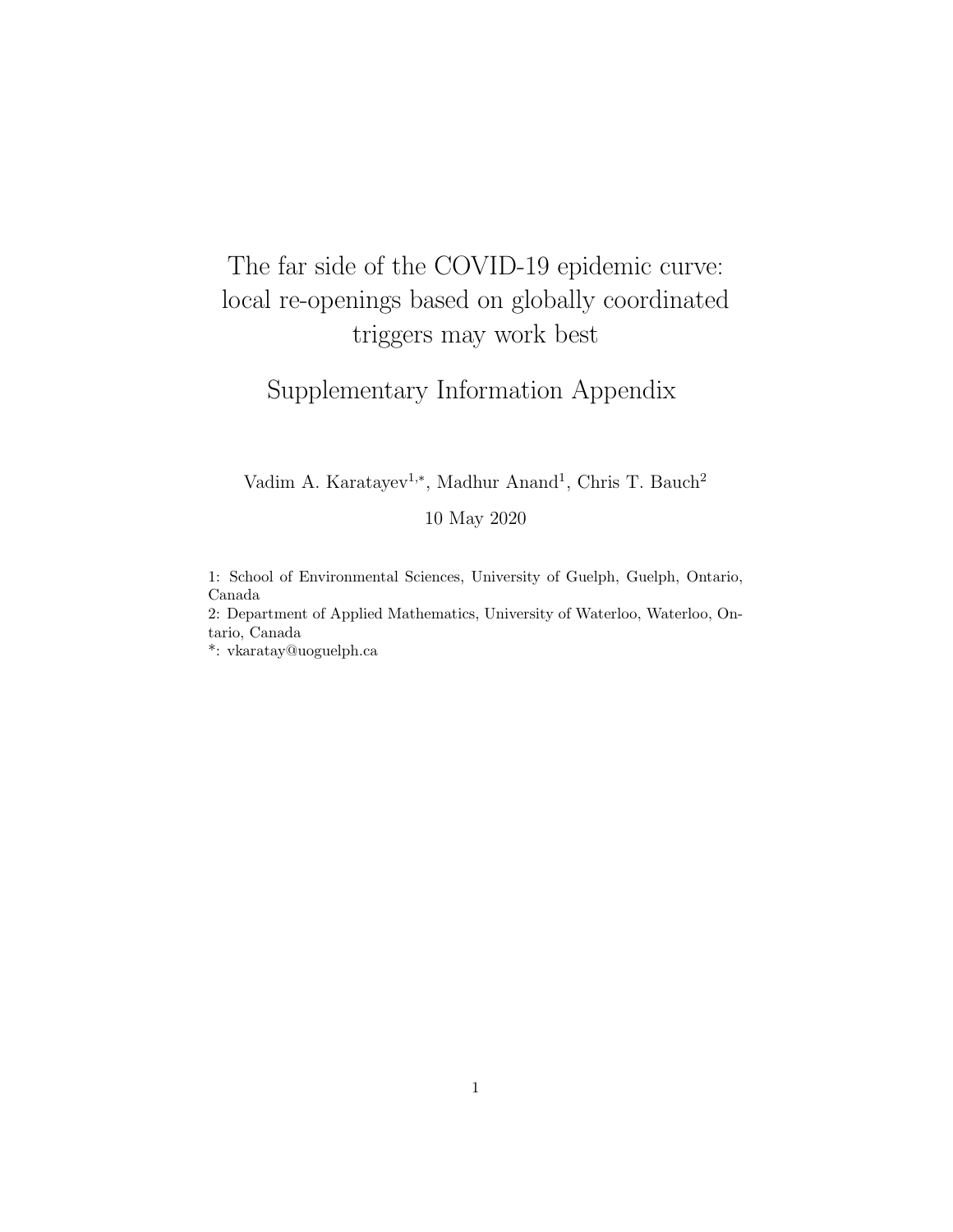Table 1: Parameter definitions, baseline values and literature sources

| Parameter                                             | olo 1, 1 aramovci gommonomo, oaocimo varaco ama nicoraegro oogroes<br>Meaning | Baseline Value                    | Source                                                                                                                                        |
|-------------------------------------------------------|-------------------------------------------------------------------------------|-----------------------------------|-----------------------------------------------------------------------------------------------------------------------------------------------|
| $\tau_I$                                              | symptomatic testing probability                                               | $0.12/\text{day}$                 | $[9, 12, 13]$ , calibrated                                                                                                                    |
| $\alpha$                                              | transition probability, $E \to A$                                             | $0.4$ /day                        | [11, 15]                                                                                                                                      |
| $\sigma$                                              | transition probability, $A \rightarrow I$                                     | $0.4$ /day                        | [11, 15]                                                                                                                                      |
| $\rho$                                                | transition probability, $I \rightarrow R$                                     | $0.67$ /day                       | [11, 15]                                                                                                                                      |
| w                                                     | proportion of contacts in schools and workplaces                              | 0.45                              | $\left\lceil 3 \right\rceil$                                                                                                                  |
| $\omega$                                              | risk perception proportionality constant                                      | $3.6 \times 10^5$                 | $[9, 12, 13]$ , calibrated                                                                                                                    |
| $\epsilon$                                            | physical distancing efficacy                                                  | 0.73                              | $[9, 12, 13]$ , calibrated                                                                                                                    |
|                                                       | transmission probability, asymptomatic                                        | $1.1 \times 10^{-6} / day$        | $[7, 16]$ , calibrated                                                                                                                        |
| $\begin{array}{c} \beta^A_0 \\ \beta^I_0 \end{array}$ | transmission probability, symptomatic                                         | $2.2 \times 10^{-6} / \text{day}$ | $[7, 16]$ , calibrated                                                                                                                        |
|                                                       | proportion of mass-action incidence                                           | 0.15                              | [2,6,8]                                                                                                                                       |
| S                                                     | superspreading parameter                                                      | 0.2                               | $\left[10\right]$                                                                                                                             |
| $\eta$                                                | adherence to isolation                                                        | 0.8                               | [5, 14]                                                                                                                                       |
| r                                                     | reduced travel rate if symptomatic                                            | 0.19                              | $[4] % \includegraphics[width=0.9\columnwidth]{figures/fig_4} \caption{A graph shows a function of the parameter $\Omega$.} \label{fig:time}$ |
| $m_{jk}$                                              | connectivity matrix                                                           | see Methods                       | [1]                                                                                                                                           |
| $\gamma_l$                                            | Threshold to close county                                                     | varied                            |                                                                                                                                               |
| $\gamma_G$                                            | Threshold to close province                                                   | varied                            |                                                                                                                                               |
| $\delta_C$                                            | Minimum closure duration                                                      | 30 days                           |                                                                                                                                               |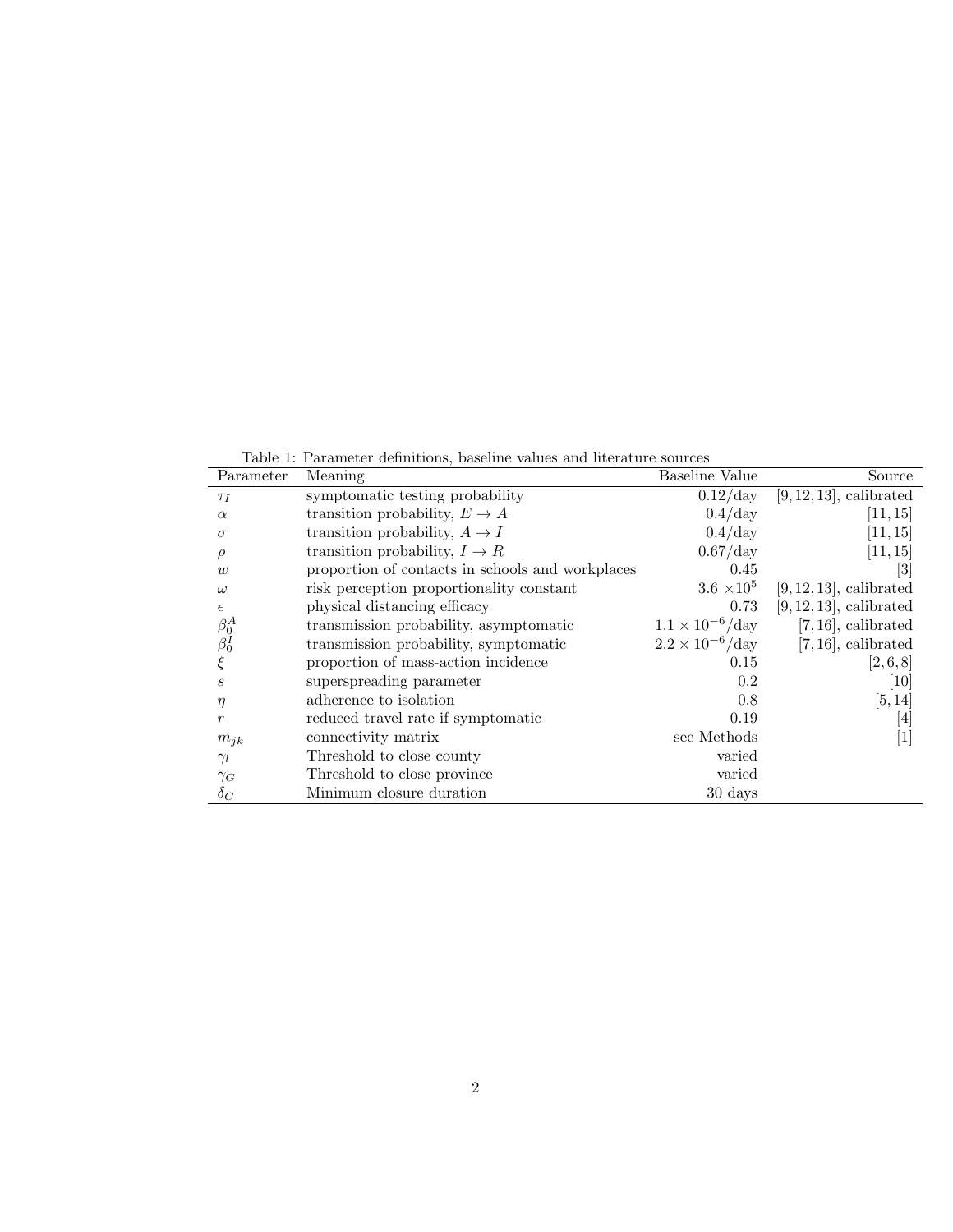

Figure 1: Effects of  $\pm 20\%$  variation in each parameter around its default value (Table 1) on the importance of coordination and the optimal trigger prevalence for the local strategy. Note that disease progression parameters can have counter-intuitive effects because they also regulate the number of positive, active cases on which closures and distancing depend.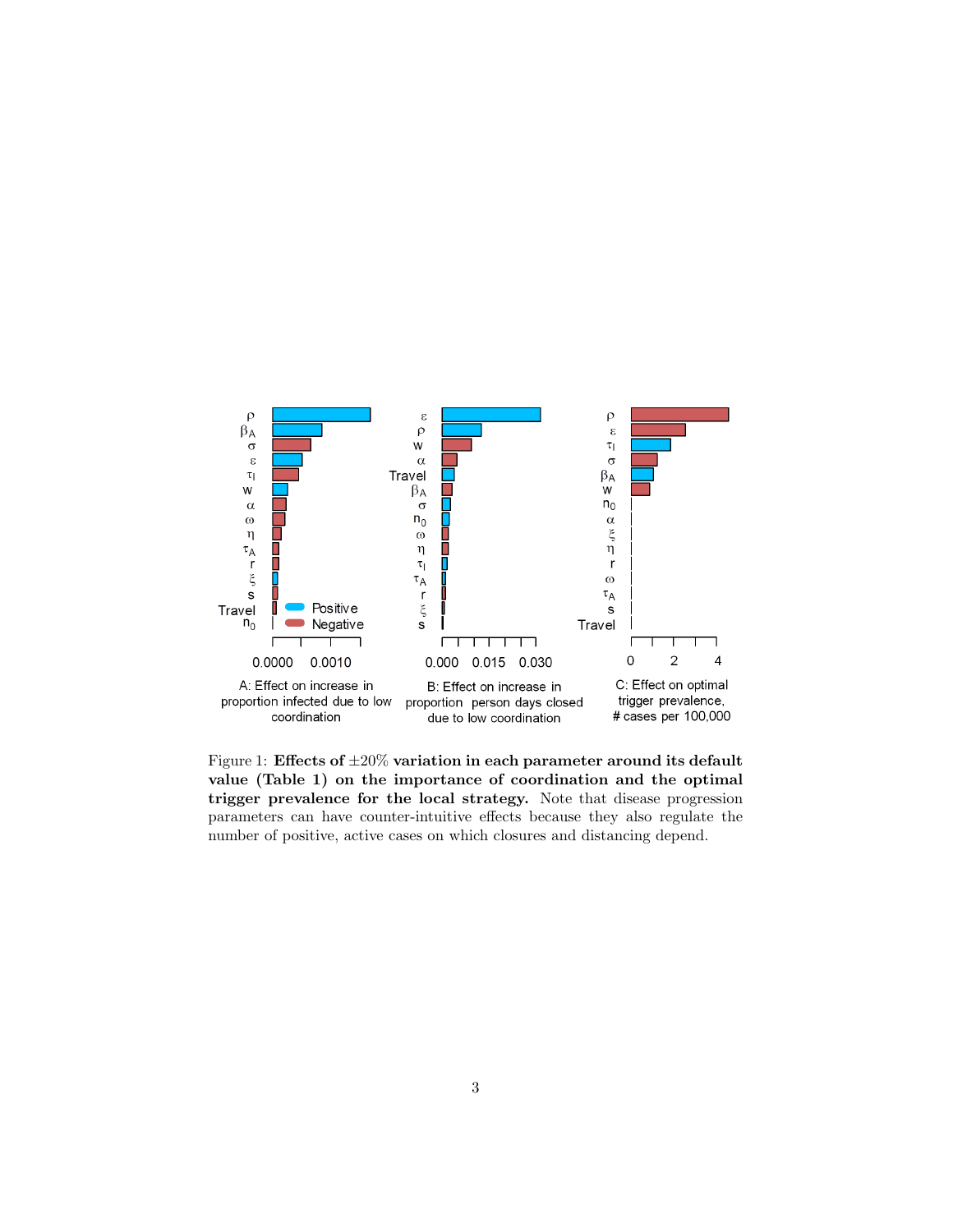

Figure 2: Comparison of province-wide (top row) versus county-bycounty (bottom row) closure strategies as the effect of county population on transmission probability increases from 0 (i.e., completely incidence-based, left column) to 0.05 (middle column) and 0.5 (right column). Other settings are as in Fig. 2.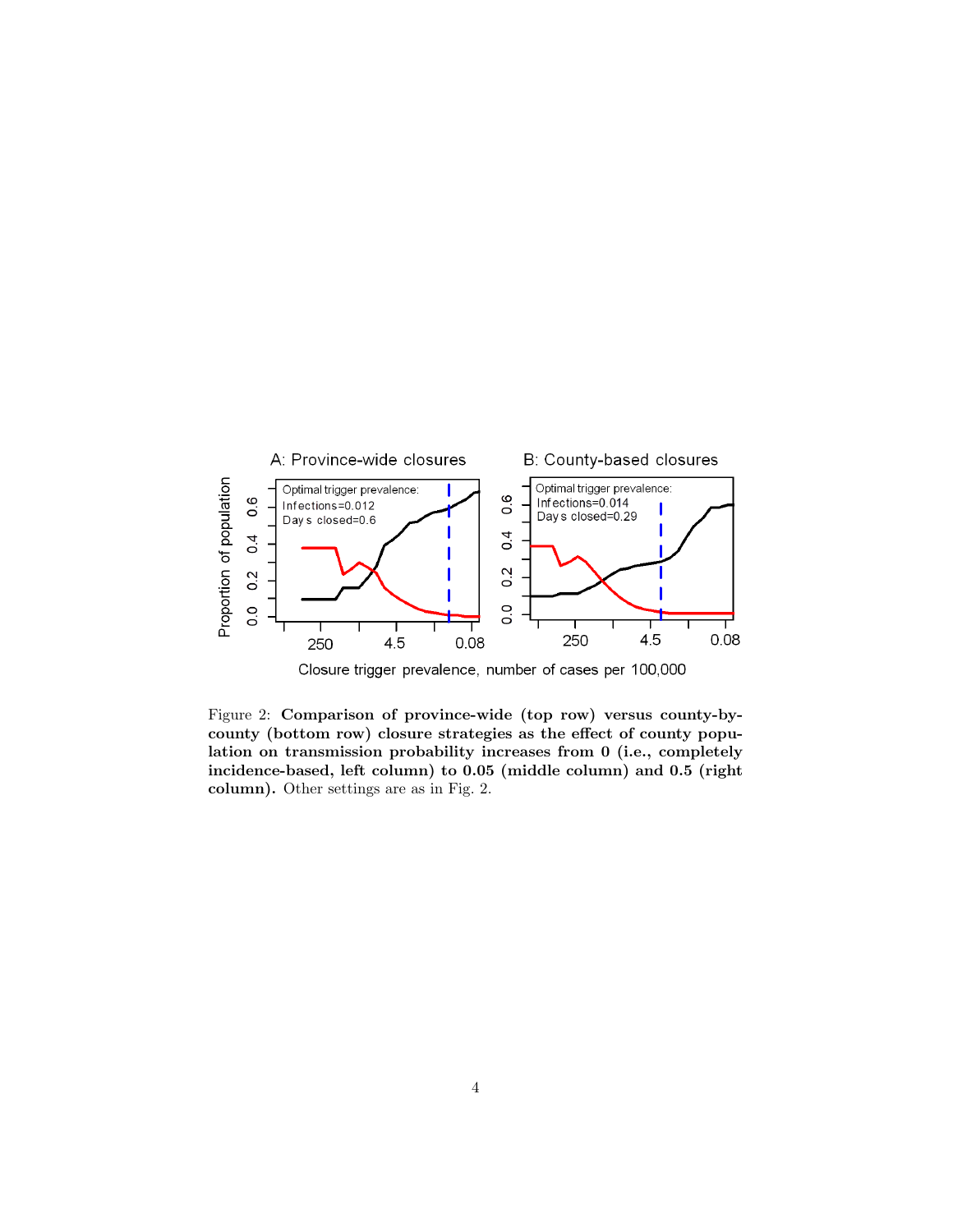

Figure 3: Comparison of province-wide (top row) versus county-bycounty (bottom row) closure strategies under 100% higher travel rates compared to Fig. 2 of the main text. Other settings are as in Fig. 2.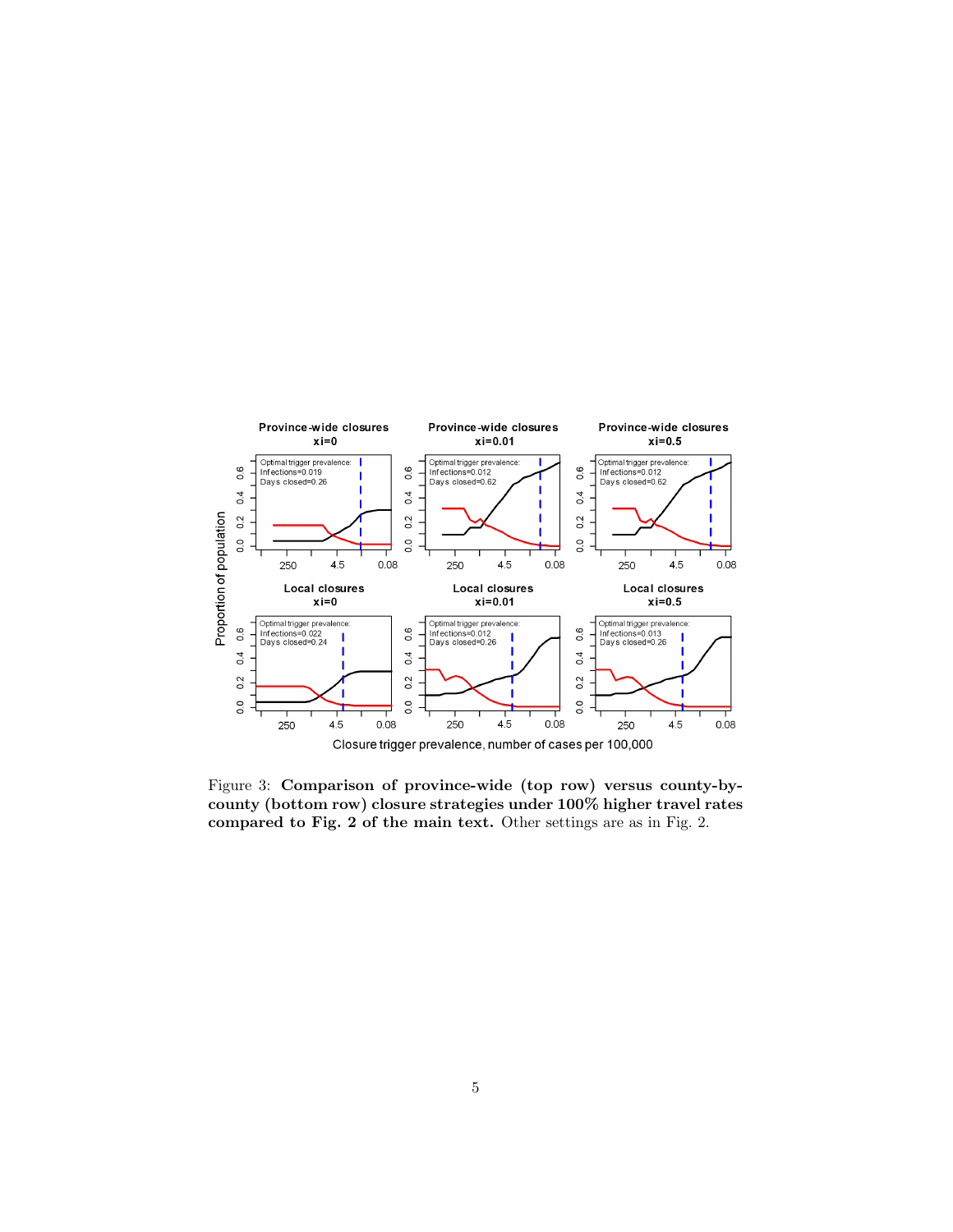

Figure 4: Plots showing (a) lag between prevalence of actual infections and confirmed positive cases in the calibrated model, (B) the fit of 10 stochastic model implementations (black lines) to data on cumulative positive cases (red dots), and (C) matrix of travel patterns with color scale denoting log number of people. Parameters follow Table S1. In (C) Brackets denote the Greater Toronto Area and star denotes Ottawa.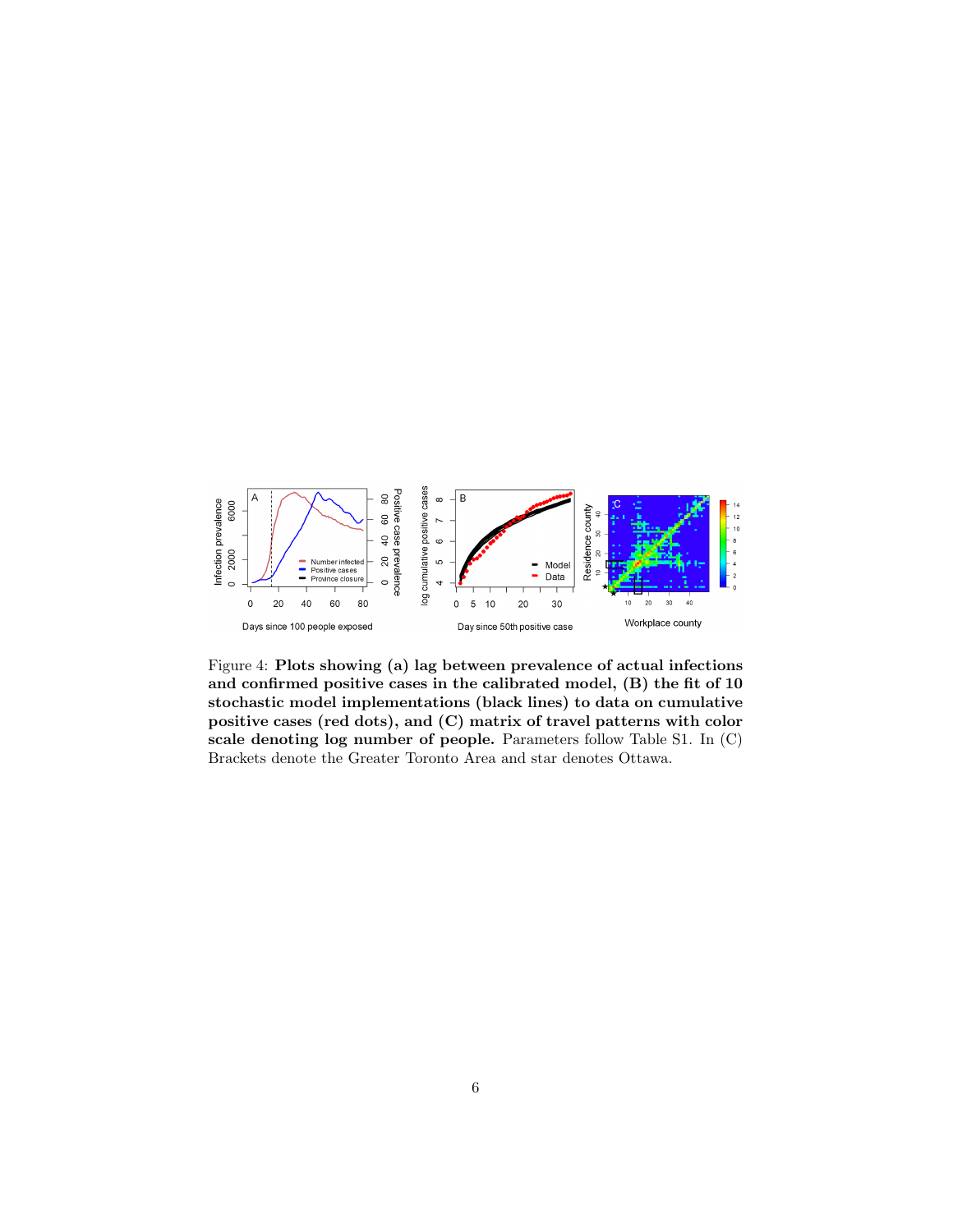## References

- [1] Statistics canada, 2016 census, catalogue no. 98-400-x2016391., Accessed April 7, 2020.
- [2] Janis Antonovics, Yoh Iwasa, and Michael P Hassell. A generalized model of parasitoid, venereal, and vector-based transmission processes. The American Naturalist, 145(5):661–675, 1995.
- [3] Bureau of Labor Statistics. American time use survey 2018 results. https://www.bls.gov/news.release/pdf/atus.pdf, 2018. accessed 4 April 2020.
- [4] CDC. Severe outcomes among patients with coronavirus disease 2019 (COVID-19)—united states, february 12–march 16, 2020. 2020.
- [5] Joel Hellewell, Sam Abbott, Amy Gimma, Nikos I Bosse, Christopher I Jarvis, Timothy W Russell, James D Munday, Adam J Kucharski, W John Edmunds, Fiona Sun, et al. Feasibility of controlling covid-19 outbreaks by isolation of cases and contacts. The Lancet Global Health, 2020.
- [6] Samuel Heroy. Metropolitan-scale COVID-19 outbreaks: how similar are they? arXiv preprint arXiv:2004.01248, 2020.
- [7] Joe Hilton and Matt J Keeling. Estimation of country-level basic reproductive ratios for novel coronavirus (covid-19) using synthetic contact matrices. medRxiv, 2020.
- [8] Hao Hu, Karima Nigmatulina, and Philip Eckhoff. The scaling of contact rates with population density for the infectious disease models. Mathematical biosciences, 244(2):125–134, 2013.
- [9] Alexander Lachmann. Correcting under-reported covid-19 case numbers. medRxiv, 2020.
- [10] James O Lloyd-Smith, Sebastian J Schreiber, P Ekkehard Kopp, and Wayne M Getz. Superspreading and the effect of individual variation on disease emergence. Nature, 438(7066):355–359, 2005.
- [11] Hiroshi Nishiura, Natalie M Linton, and Andrei R Akhmetzhanov. Serial interval of novel coronavirus (2019-ncov) infections. medRxiv, 2020.
- [12] Ontario. Epidemiological summary. covid-19 cases by reported date (figure 1) https://files.ontario.ca/moh-covid-19-report-en-2020-04-06.pdf, 2020; accessed March 31, 2020.
- [13] Lydia Saad. Americans step up their social distancing even further. https://news.gallup.com/opinion/gallup/298310/americans-stepsocial-distancing-even-further.aspx, 2020; accessed March 31, 2020.